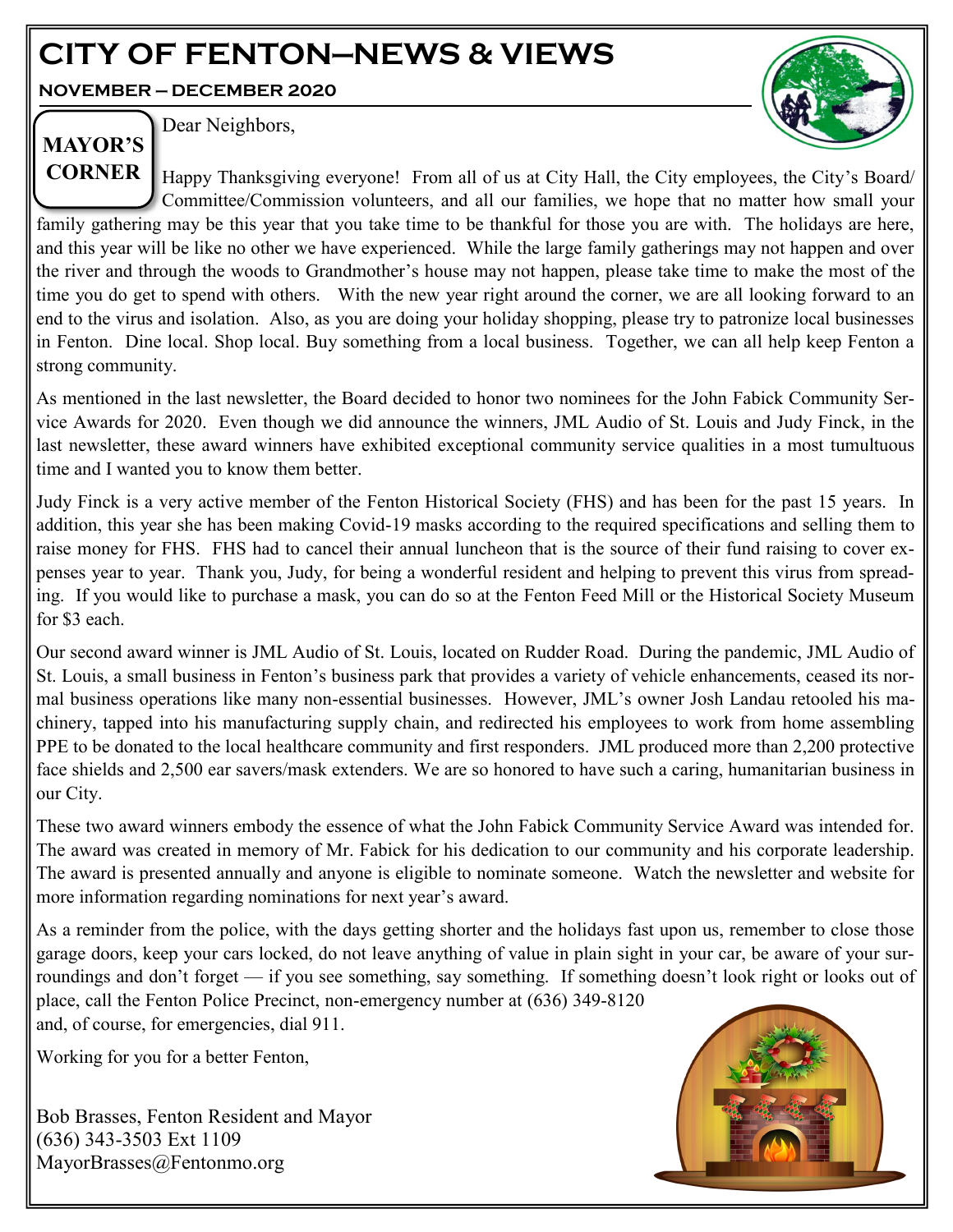## **PLANNING & ZONING COMMISSION PUBLIC HEARING NOTICE**

On **Tuesday, December 1,** the Planning & Zoning Commission will hold a Public Hearing at 7:00 p.m. during their regularly scheduled meeting at City Hall to consider the following:

### **OLD BUSINESS:**

✓ **CASE 2020-TXT-06:** Consideration of amendments to the Zoning Code related to the General Code Codification Analysis.

## **NEW BUSINESS:**

- ✓ **CASE 2020-SUP-12:** A Petition by Shah Dhaval of Shreeji of Fenton, LLC for a Special Use Permit to operate an Automotive Convenience Store at 600 Gravois Road. The property is zoned "OT-2" Olde Towne District.
- ✓ **CASE 2020-SUP-13:** A Petition by Jackson Benefield of 1636-1638 Headland, LLC dba Ten Healthcare for a Special Use Permit to operate a Medical Facility at 1636-1638 Headland Drive. The parcel is addressed as 1636 Headland Drive and is zoned "BP-3" Business Park District.
- ✓ **CASE 2020-SPR-09:** A Petition by Travis Spicer of Lowe's for Site Plan Review of a proposed building addition at 1 Gravois Bluffs Plaza Drive. The property is zoned "C-1" Commercial District.
- ✓ **CASE 2020-TXT-07:** A Petition by Sansone Fenton Plaza, LLC for amendments to the Zoning Code as follows: 1) to amend Section 400.030 Definitions to add the term "Blood/Plasma Collection Center"; and 2) to amend Section 476.010 Land Use Matrix to allow Blood/Plasma Collection Center as a use allowed by Special Use Permit in the "OT-2" Olde Towne District.
- ✓ **CASE 2020-SUP-14:** A Petition by Sansone Fenton Plaza, LLC on behalf of BioLife Plasma Collection for a Special Use Permit to operate a Blood/Plasma Collection Center at 55-58 Fenton Plaza. The parcel is addressed as 14 Fenton Plaza and is zoned "OT-2" Olde Towne District.
- ✓ **CASE 2020-SUP-15:** Consideration of amendments to a Special Use Permit for Commerce Bank for a freestanding ATM facility located at 591 Gravois Road. The parcel is zoned "OT-2" Olde Towne District.

## **For more information, please call Community Development at (636) 349-8110.**

# **FALL LEAF PICKUP PROGRAM**

The City's Fall Leaf Pickup Program will run through the week of **December 14**. Leaf pickups will start at 7:00 a.m. on Mondays and should take  $2$  to 5 days depending on the amount of leaves being removed. PLEASE DO NOT RAKE LEAVES INTO THE STREET. Leaves should be raked to the back of curbs to avoid washing into the storm sewer system. Leaf piles containing debris or items other than leaves including, but not limited to, animal waste, lawn clippings, trash, tree limbs, etc. will NOT be picked up. If the unacceptable items are removed, the leaf pile will be picked up the following week. If you have questions, please contact Public Works at (636) 349-8155.

## **NEW BUSINESS CORNER**

The following businesses have received an Occupancy Permit and are calling Fenton "home."



**Complete Nutrition** 630 R Gravois Road *Smoothie Restaurant*

## **Gadget Lab, LLC**

255 Wolfner Drive *Consumer Electronic Storage, Sales and Service*

## **STL Athletic Center**

2300 Hitzert Court *Athletic Center for Youth Sports Teams* 

## **Tampa Bay CPR, LLC**

558 Gravois Road, Suite 100 *Office Space for CPR Training Company*

## **Formulate Labs, Inc**.

1645 Headland Drive *Office and Warehouse for Hair Shampoo and Conditioner Production* 

## **Overstock Furniture**

101 Gravois Bluffs Plaza Drive *Retail Sales of Furniture and Mattresses*

## **Legacy VTC**

601 Gravois Road, Suite G *Volleyball Court Facility*

## **BBC Electric**

1771 Larkin Williams Road *Administrative Office for Electric Utility Construction Operations*

## **ELECTION NOTICE**

The City of Fenton will hold its annual General Election on **Tuesday, April 6, 2021.** Voters will elect one Alderman in Ward 1 for a one-year term, and the Mayor and four Aldermen, one each from the City's four wards, for twoyear terms. The polling places will open at 6:00 a.m. and close at 7:00 p.m. The St. Louis County Board of Election Commissioners will notify all registered voters by mail of their respective polling place.

**Candidate filing will open on Tuesday, December 15, 2020 at 8:00 a.m. and will close on Tuesday, January 19, 2021 at 5:00 p.m.** Forms for filing will be provided by the City of Fenton, Office of the City Clerk, 625 New Smizer Mill Road.

**For more information, please contact City Clerk, (636) 343-2080.**

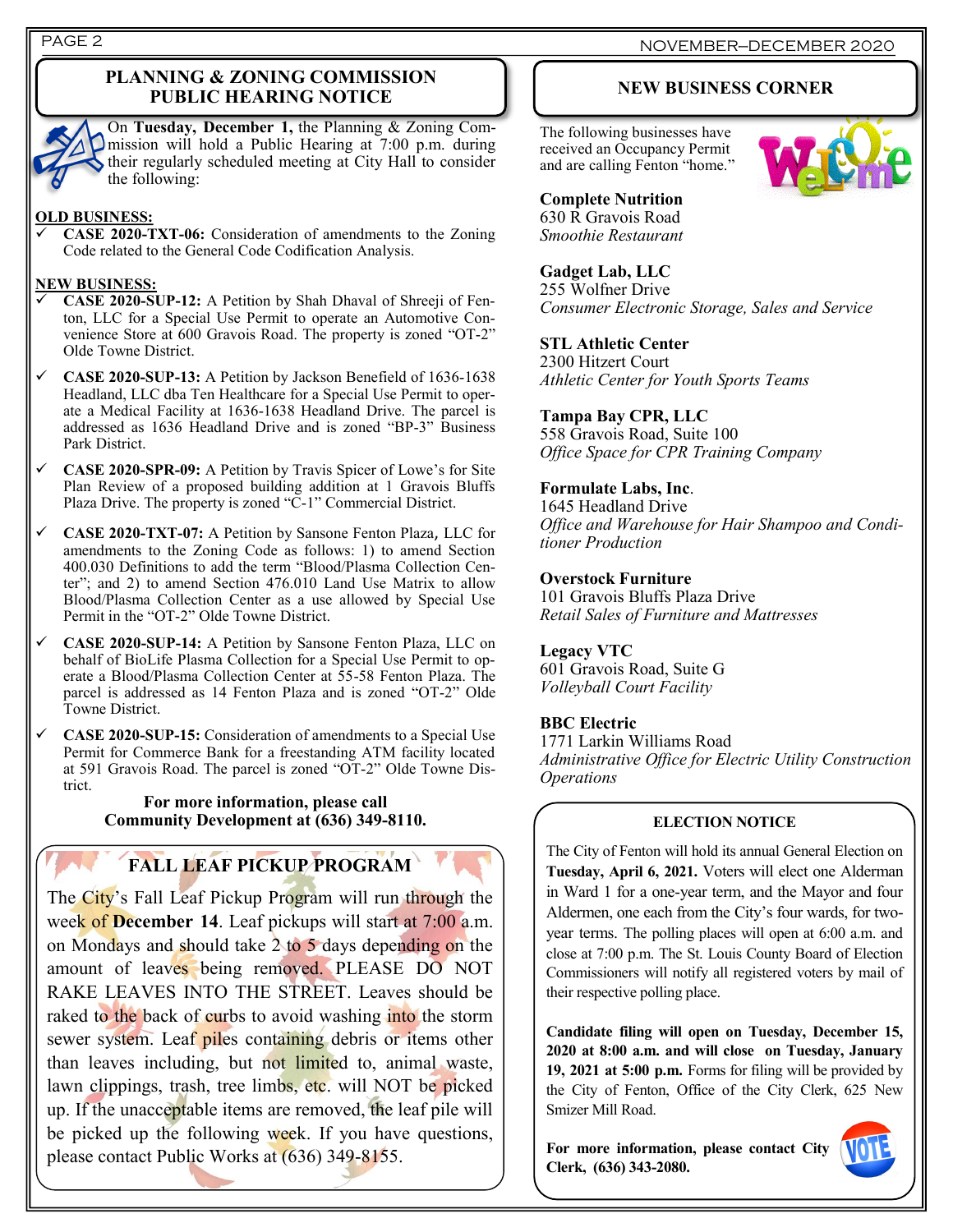## **RECYCLABLE ITEMS REMINDER**

Fenton makes it easy for residents to recycle all their items in one container. The City of Fenton provides a 65 gallon cart to each resident. Paper, plastics and tin cans can be placed in the same container. Please be sure all items are clean and dry.



## **Unacceptable items include:**

- Holiday lights
- Used paper plates and eating utensils
- Napkins/Paper Towels
- Wax-Coated Candle Jars
- Disposable Cups
- Tablecloths
- Styrofoam
- Pyrex
- Plastic bags
- Hoses, large metal items (car parts)
- Toys and hard-bound books
- Panes of broken glass and ceramics
- Foil Wrapping Paper
- Ribbons and Bows
- Electronic/Glitter Holiday Cards
- Bubble Wrap
- Adhesive Gift Labels

#### **'TIS THE SEASON FOR STYROFOAM AND CARDBOARD BOXES**



During the holidays, it's easy to accumulate

cardboard boxes and polystyrene packing materials (commonly known as Styrofoam.) Boxes can be flattened or broken down and stacked at the curb with your recycling cart if too big to fit. Styrofoam, however, isn't economical to recycle curbside due to its low scrap value. Fortunately, there are drop-off options. Packing "peanuts" can frequently be returned to a mail store for reuse. *Call the location before dropping off.* 

## **ST. LOUIS COUNTY POLICE FENTON PRECINCT**



## **OPEN GARAGE DOORS**

We want to remind everyone to close their garage doors at night. This will help reduce the potential for crime in

your neighborhood. When officers patrolling your neighborhood discover an open garage door, we will contact you by letter and ask that you take the time to safeguard your family and property by keeping your garage door closed.

## **BLACK FRIDAY**

In November we have Thanksgiving, bringing thoughts of getting full of turkey and watching football. But for many, Thanksgiving brings the thought of the day after, BLACK FRIDAY!

Most Fenton residents know that this day transforms the peaceful Gravois Bluff shopping area into a commuting nightmare. To ease your shopping experience, try using the alternate entrances and exits.

As you browse through the electronics department of your favorite store shopping for a new iPod or laptop, criminals are browsing through the parking lot shopping for the same items or holiday shopping bags that you left in your car. Criminals are watching for items in plain view on the front or back seat of your car or tucked away in your center console. Keep items out of sight. The trunk is an ideal location to keep valuables. Criminals also love unlocked doors; this makes stealing your Christmas gifts and electronic devices so much more convenient. They need to be quick and discreet. Most of the time if your door is locked they move on the on to the next car. They will find an unlocked door.

## **Neighborhood Policing Officer Aaron Dilks Precinct Phone (636) 349-8120**

| "A" Sales Tax Summary |                                                                       | "B" (Pool) Sales Tax Summary |                                                      | <b>Combined Sales Tax Summary</b> |                                                           |
|-----------------------|-----------------------------------------------------------------------|------------------------------|------------------------------------------------------|-----------------------------------|-----------------------------------------------------------|
| Generated             | <b>Redistributed</b>                                                  | <b>Generated</b>             | <b>Redistributed</b>                                 | <b>Generated</b>                  | <b>Redistributed</b>                                      |
| \$568,383             | \$305,978 (53.8%)                                                     | \$254,101                    | $$-25,219$ ( $-9.9\%$ )                              | \$822,484                         | $$280,759(34.1\%)$                                        |
|                       |                                                                       |                              |                                                      |                                   |                                                           |
|                       | <b>SALES TAX REDISTRIBUTIONS TO ST. LOUIS COUNTY FOR OCTOBER 2020</b> |                              |                                                      |                                   |                                                           |
| <b>Generated</b>      | "A" Sales Tax Summary<br><b>Redistributed</b>                         | <b>Generated</b>             | "B" (Pool) Sales Tax Summary<br><b>Redistributed</b> | <b>Generated</b>                  | <b>Combined Sales Tax Summary</b><br><b>Redistributed</b> |

#### PAGE 3 NOVEMBER—DECEMBER 2020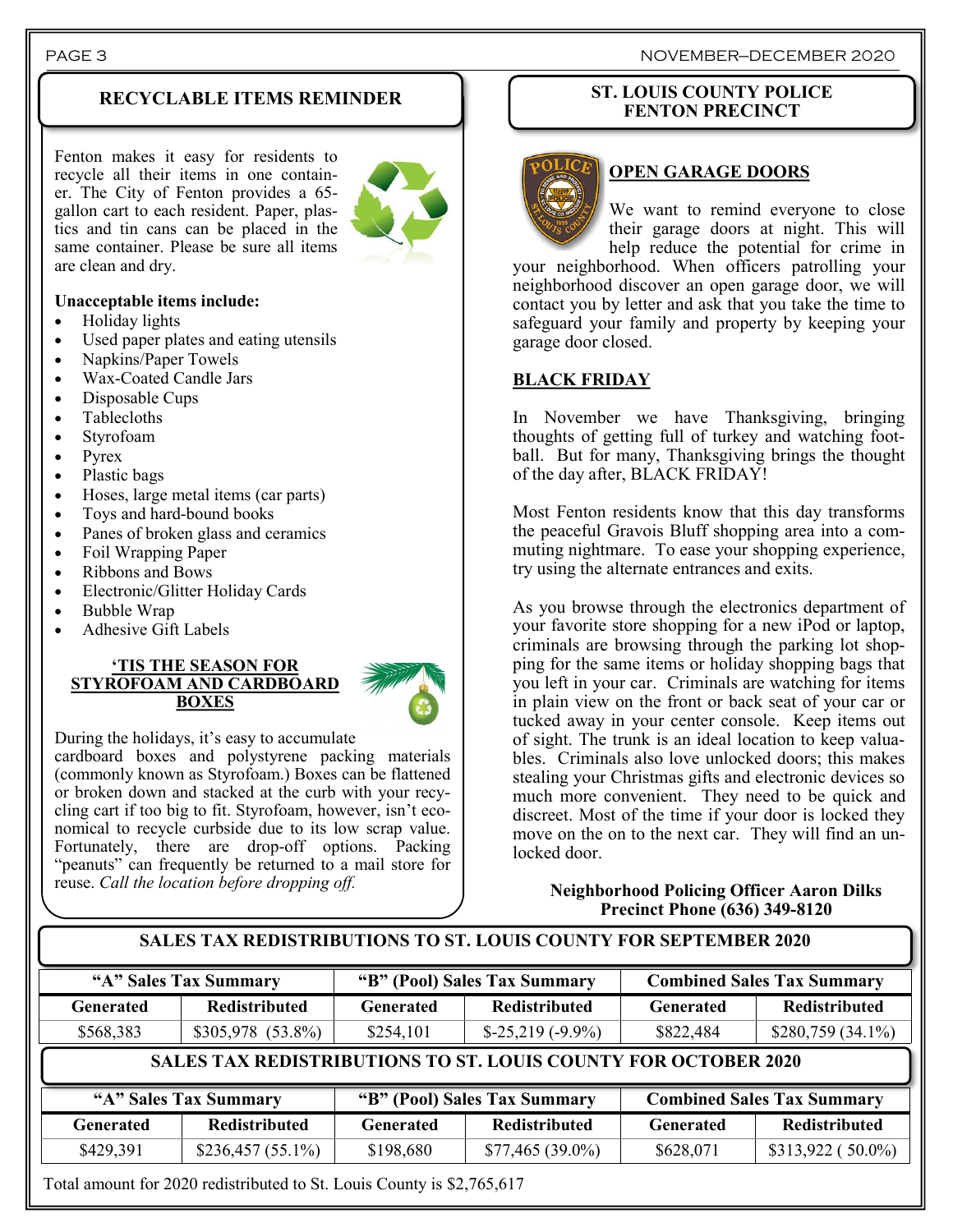## **DECISIONS FROM THE OCTOBER BOARD OF ALDERMEN MEETINGS**

## *DECISIONS*

- Approved not to take flood insurance on 945 and 1307 Larkin Williams Road property.
- ✓ Approved 30-day trial period of Flock ALPR system.
- ✓ Approved amending Prosecuting Attorney Services contract for additional services rendered due to COVID-19.
- Approved going out for bid for sustainable trail from Fenton Meadows to Westside Park.
- Approved going out for bid to replace damaged pavilion in Fenton City Park.
- Approved to proceed with application with Missouri Department of Conservation for managed deer hunts in 2021.
- ✓ Awarded the John Fabick Award to Judy Finck and JML Audio.
- Approved Coloring Contest rules and guidelines.
- Approved to allocate \$27,500 for 2021 employee raises.
- Approved Community Development Block Grant funds as allocated.
- Approved Public Works Safety Guide.
- Approved CDL training through Case CDL Training.
- Approved ENT to provide security cameras for Public Works.

## *ORDINANCES*

- #4073 Ord. approving a Special Use Permit for S&H Sports Group, LLC to operate an indoor unlimited recreation facility at 601 Gravois Bluffs Boulevard, Suite G.
- ✓ **#4074** Ord. amending Section 120.180, Board of Aldermen Committees, Subsection (A)(5), Police, of the Municipal Code to include Municipal Court.
- $\checkmark$  #4075 Ord. authorizing the Mayor to execute a first amendment to the contract for prosecuting attorney services with Tim Engelmeyer and Englemeyer & Pezzani, LLC.
- #4076 Ord. authoring the Mayor to execute an amendment to the agreement with Hochschild, Bloom & Company LLP to extend the agreement to continue to provide the City with financial services.



# **ofoe@e@e@oe@**

## **HOLIDAY SCHEDULE FOR THE BOARD OF ALDERMEN**

The Holiday Schedule for Board of Aldermen Committee Meetings and Board of Aldermen Meetings is as follows:

- **Thursday, December 3, 2020 Board Committee Meeting.**
- **Thursday, December 10, 2020 Board Committee Meeting.**
- **Monday, December 21, 2020 Board of Aldermen Meeting.**
- **Thursday, January 14, 2021 Board Committee Meeting.**



# **JOB OPENINGS**

**If you or someone you know is looking for a job, please see the list of City of Fenton positions available on our website at fentonmo.org.**

# **CITY STREETLIGHTS**

When Ameren maintains the streetlights in the City, they may upgrade some of the bulbs to LED. The light from the LED bulb may be a slightly different color, so do not be alarmed. If a light is not working, please copy the number off of the pole and call Public Works at 636 -349-8155. If you provide us with the pole number and street address, we can then contact Ameren to have the light repaired.

**CITY HOLIDAY HOURS** City offices will be **closed**  on the following days for the upcoming holidays:

- **Thursday, December 24**
- **Friday, December 25**
- **Thursday, December 31**
- **Friday, January 1**



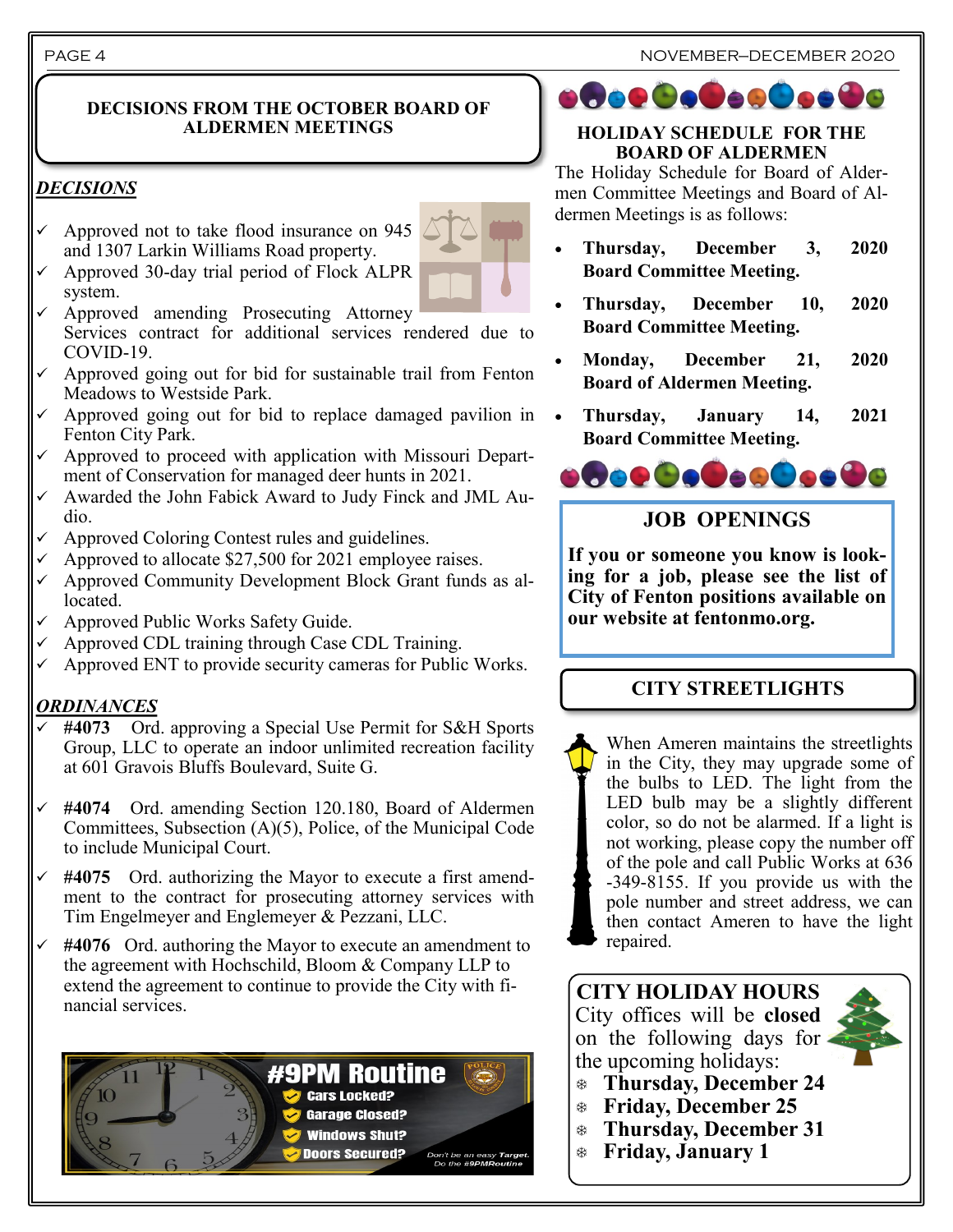**RiverChase has reopened to members only at a 25% maximum occupancy.**

### **To enter the facility members must:**

- Always wear a mask **including when exercising**
- Answer a series of questions about COVID-19
- Have their temperature taken

### **Hours of Operation:**

Monday – Thursday: 7:00 a.m. – 7:00 p.m. Friday: 7:00 a.m. — 5 p.m. Saturday: 8:00 a.m. – 7:00 p.m. Sunday: 10:00 a.m. – 2:00 p.m.

Classic Tuesday & Thursday 10:30-11:30 a.m.

#### **Programs being offered at this time: Silver Sneakers Classes**  Circuit Monday & Wednesday 10:30-11:30 a.m.

Chair Yoga Friday 10:30-11:30 a.m. FREE to Silver Sneakers/Renew Active/Silver & Fit, \$4 for all others

### **Group Exercise Schedule\***

Tuesday 5:45-6:45 p.m. Zumba Gold Wednesday 5:45-6:45 p.m. Zumba Buti Yoga

\*Spaces are limited due to COVID restrictions. Reservations can be made at [www.fentonmo.org](http://www.fentonmo.org) or by calling 636-343-0067. \$8 per class or purchase a Group Fitness Punch Card: 20 classes: \$100 (residents/ members) \$120 (non-residents)

## **Tae Kwon Do**

Tuesdays & Thursdays 5:45-6:45 p.m., Ages 6+ Register online at [www.fentonmo.org](http://www.fentonmo.org) or by calling 636-343-0067 \$40 per month

## **Personal Training**

30 minute sessions — Available *Virtually or In-Person* 1st time client special! 3 sessions for \$69

## **Kids Fitness Orientation**

Kids 13-16 who would like to use the fitness equipment can do so after completing the Kids Fitness Orientation. Due to COVID restrictions, we are currently doing this one-on-one by appointment only. **\$12**

Drinking fountains and handheld equipment will be unavailable during this time. The showers, locker rooms, family changing areas, gymnasium, jungle room, multipurpose room, aerobics room and the rain forest playground are closed.

The indoor and outdoor pools will remain closed until further notice.

**If you have any questions, please call RiverChase at 636-343-0067.**

## RIVERCHASE HOLIDAY HOURS

Dec 24—Christmas Eve : 8:00 a.m.—Noon Dec 25—Christmas Day: CLOSED Dec 31—New Year's Eve: 8:00 a.m.—Noon Jan 1—New Year's Day: 12:00 p.m.—5:00 p.m.



PAGE 5 NOVEMBER—DECEMBER 2020

# PARKS & RECREATION **FENTON IS SNOW READY**

With winter weather just around the corner, we would like to make our annual request for your cooperation and assistance during snow emergencies. In order to facilitate efficient and total clearing of pavement when snow advisories are announced by the media or snow begins to fall, please refrain from parking vehicles in the street. **This is particularly important in cul-de-sacs and areas with narrow streets. Parking in a manner that impedes snow removal equipment may result in immediate notification from the Police Department to move the vehicle regardless of the hour.**



## **FENTON HISTORICAL SOCIETY**

The monthly meeting of the Fenton Historical Society will be held on **Thursday, December 3 at 7:00 p.m.** The Fenton Historical Society is located at #1 Church Street in Olde Towne Fenton.

Homemade masks are available for \$3 each at the Museum or at Fenton Feed Mill. The 2021 Calendars are now available for \$5 each.

Due to COVID-19, the Fenton Historical Society will **not** have the traditional Open House on December 5th.



For more information, call (636) 326-0808 or visit our website:

**www.fentonhistory.com.**

www.facebook.com/FentonParks